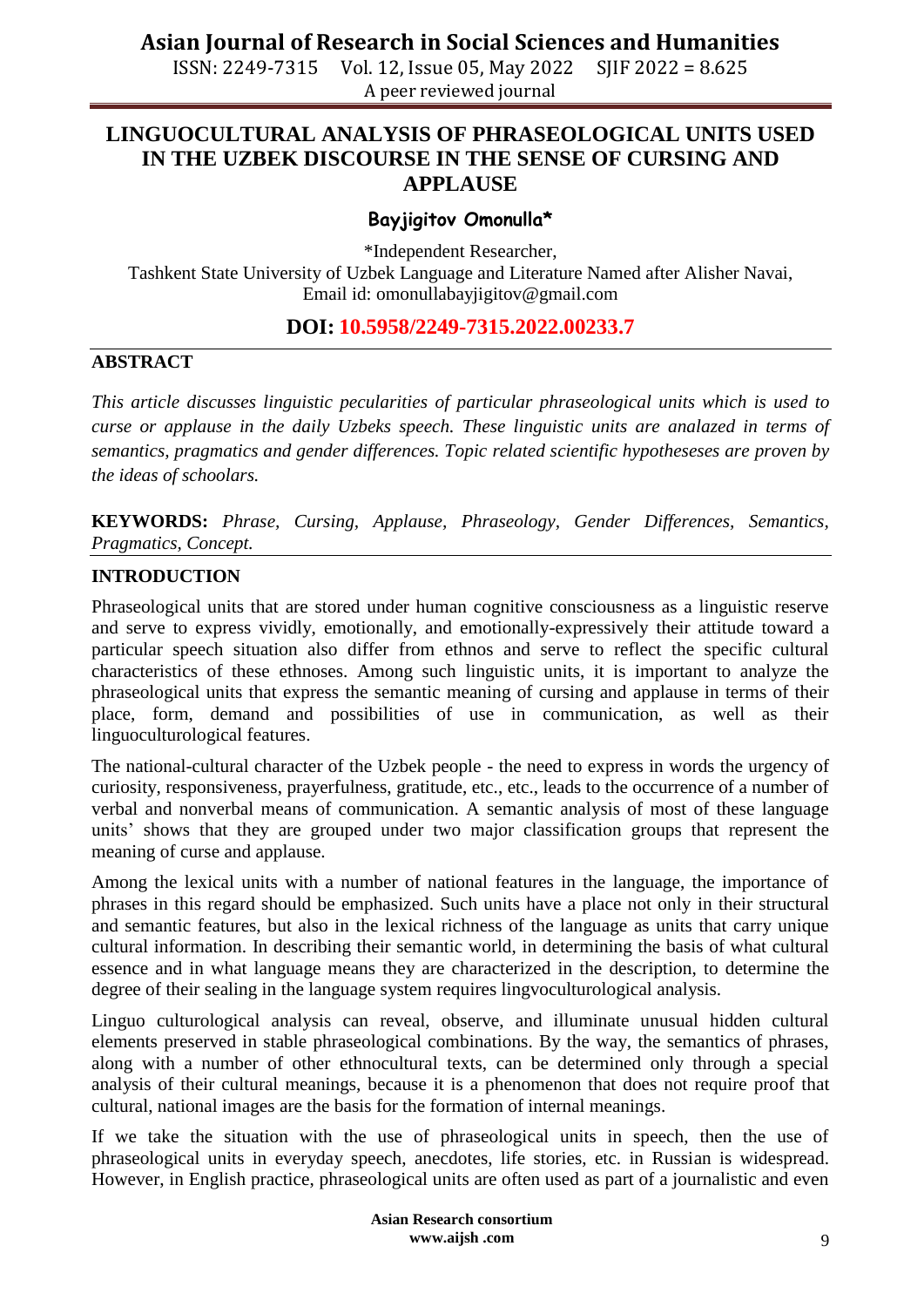ISSN: 2249-7315 Vol. 12, Issue 05, May 2022 SJIF 2022 = 8.625 A peer reviewed journal

scholarly style. In Russian practice, there is a "gap" between the style of everyday conversation and the biblical, formal business, scientific methods. There is no such "gap" in the practice of English speakers: a person can use phraseological units even in formal speech, and none of the listeners will find it insulting or inappropriate.

V.V. Vinogradov distinguishes phraseological compounds, phraseological confusion and phraseological compounds on the basis of the strength of phraseological units. N.M. Shansky adds a fourth type to this, the connections between these components are less strong - phraseological expressions. B.A. Larin studies the types of phraseological units by origin, distinguishing metaphorical and idiomatic phraseological units.

Well-known Russian linguist V.N Telia, who has deeply studied the linguocultural nature of phrases, pays special attention to the importance of national cultural information in phrases. [V.N Telia. 154] The problem of phraseological compatibility attracts the attention of many studies of the verb, because only its implementation in speech gives a realistic idea of the life of the verb, the features of its use, the nature of the content. Different types of verbs have special environments. Both semantic and structural features of a verb determine whether a verb can be used in a particular environment. In turn, the context is the decisive factor in determining the truth of the semantic content of the verb.

Phraseological units that are an integral part of linguocultural studies cannot be imagined in isolation from modern cognitive linguistics. The world of concepts and their processing in the human mind is one of the key factors for lingvoculturology in that they are manifested in the form of language and preserved as knowledge.The meaning of a phraseological unit is not divided into parts, the elements corresponding to the parts, the elements of its external form, the whole meaning of a phraseological unit is usually not observed from the addition of the meanings of individual words.

The difference between free expressions and phraseological units is as follows: in free expressions the meanings of individual words are added, and the general meaning of the phrase is clearly derived from the meaning of "connected" lexical components, ie in such expressions there is a correspondence between articulatory form and articulatory content; it is a basic condition of the freedom of separation and concatenation of words. Proponents of phraseological meaning argue that the recognition of lexical meaning in phraseological units leads to a complete disregard for the structure of expression. Phraseological meaning differs from the lexical meaning of the word by the ability to reflect the objects, events, features of the surrounding reality, the specific features of its semantic motive, the ability of components to participate in the formation of the integral meaning of phraseology.

It should be noted that language is based on the universal laws of perception of the world. Because man's ability to think logically is common, no matter where they are in the world. Were it not for this commonality, peoples living on different continents, speaking different languages, would not have understood, understood, or interacted with each other. Proof of this is the fact that phraseological units are both formally and spiritually identical, in addition to the fully equivalent lexical units that exist in languages.

It is this commonality that makes the use of phraseological units as a communicative phenomenon, as well as the use of lexemes in the form of words, to express the meaning of applause and cursing in relation to the speech situation in the language of each ethnos. In contrast to words, in phraseological units the meaning or the meaning implied by the speaker is expressed emotionally and effectively and ensures the mutual effectiveness of the communication between the addressee and the addressee. Phraseological units expressing the meaning of applause and cursing often hide the content of the speech-oriented person to be happy or unhappy, which in turn varies according

> **Asian Research consortium www.aijsh .com**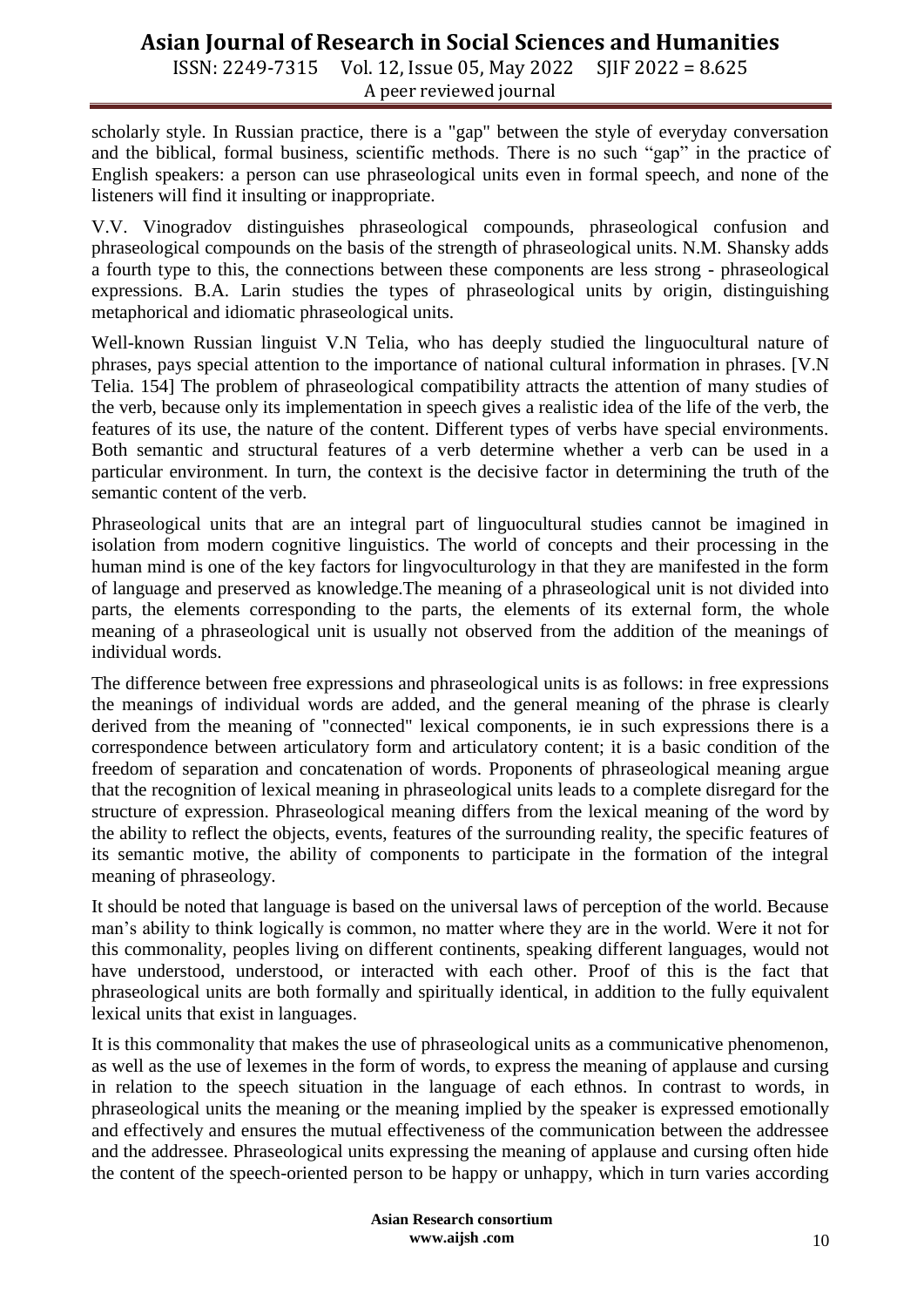ISSN: 2249-7315 Vol. 12, Issue 05, May 2022 SJIF 2022 = 8.625 A peer reviewed journal

to the scope and level of cognitive understanding of the concepts of happiness and unhappiness according to the national-mental characteristics of each nation.

Speaking about the genesis of "happiness" and its anti-concept in the Uzbek-Persian language, it should be noted that these lexical units do not occur due to the fact that in the pre-Turkic period the Old Turkic literary language was almost non-specific. [U Tursunov 92] Specific to the ancient Turkic language, the lexeme "kut" and its derivatives used in the sense of "happiness, tole" were actively used until the time of the Old Turkic literary language. [E. V. Sevartian. 361] Diachronic analysis of this lexeme shows that etymological dictionaries mainly explain its derivatives, only Mahmud Kashgari's "Devonu lug'otit turk" describes it as "kut - happiness, state", "Old Turkic Dictionary" edited by V.M. more details about its semantics are given [M. Kashgari. 511]:

**QUT** I 1. Soul, life force, spirit; 2. calend. Element;

**QUT** II 1. Happiness, blessing, grace, well-being; good luck, success, happy lot; 2. trans. dignity, greatness; 3. Rel. a state of true being, bliss; [V. M. Nadalyeyev. 178.]

Phraseological units that express the meaning of applause and curse often do not have semantic transitions, i.e., the content can be learned through semantic interpretation of its components, but at first glance it resembles ordinary phrases or command speech statements. However, the fact that it is ready to be introduced into speech, that it has a single semantic integrity, and that linguists are kept ready in the linguistic reserve, demonstrates the linguistic features of phraseology. The extraordinary use of such compounds, which have a relatively loose structure, by the speaker in a speech situation ensures the existence of a number of variant or synonymous phraseologies while maintaining semantic integrity.

Phraseological units that express the meaning of applause, which is actively used in Uzbek everyday communication, are often used in communication processes in discursive situations such as prayer, blessing, intention, amen, wish. For example, the concept of happiness, which is based on Islamic values, is practiced in the compounds *of the imam of Mecca and the prostration of the head*. We know that in the Uzbek people, going on a pilgrimage in accordance with Islamic values, enjoying prayer is one of the highest feelings of happiness, and the above combinations of praise express the intention to reach the highest point of this happiness, to be one of the most revered people in the sanctuary. *Your house is full of grain, your risk is full, your table is full of bread, and your sheep are full of meat.* Among the phraseological units that express the meaning of applause or intention, such units as longevity, patience, resilience in difficulties, achieving family well-being with children are also actively used. The peculiarity of phraseologies expressing the meaning of applause is that they are used in speech mainly by older adults in relation to younger ones, and have a semantic sequence and consistency in a discursive situation itself.

Phraseological units that express the meaning of a curse are also considered to have specific linguistic characteristics, and this is often characterized by gender specificity. When analyzing the psychological condition of a person lingvo, there is a difference between women and men in terms of suppressing anger, restraining or reacting to such a situation. While men often use insulting words consisting of argon or jargon to suppress or curb anger, phraseological units meaning curse are actively used in women's speech in such an emotional situation. Curses are also divided into reciprocal internal classification groups according to content groups. In Uzbek everyday communication, the concept of unhappiness is at the heart of cursing words, and the expression of wishing unhappiness is predominant. In particular, *it will perish, it will bleed from your mouth, it will starve to death, it will starve to death, it will be black, it will cut off its head, it will swallow its flesh, it will cut its hair, it will rot in its throat, it will break its neck, it will rot in its throat. blue dress is meant), your eyes rot in the ground, your soul comes to the garden, God takes your soul,*  such stable compounds are used in the sense of wishing or calling for death and the misfortunes

> **Asian Research consortium www.aijsh .com**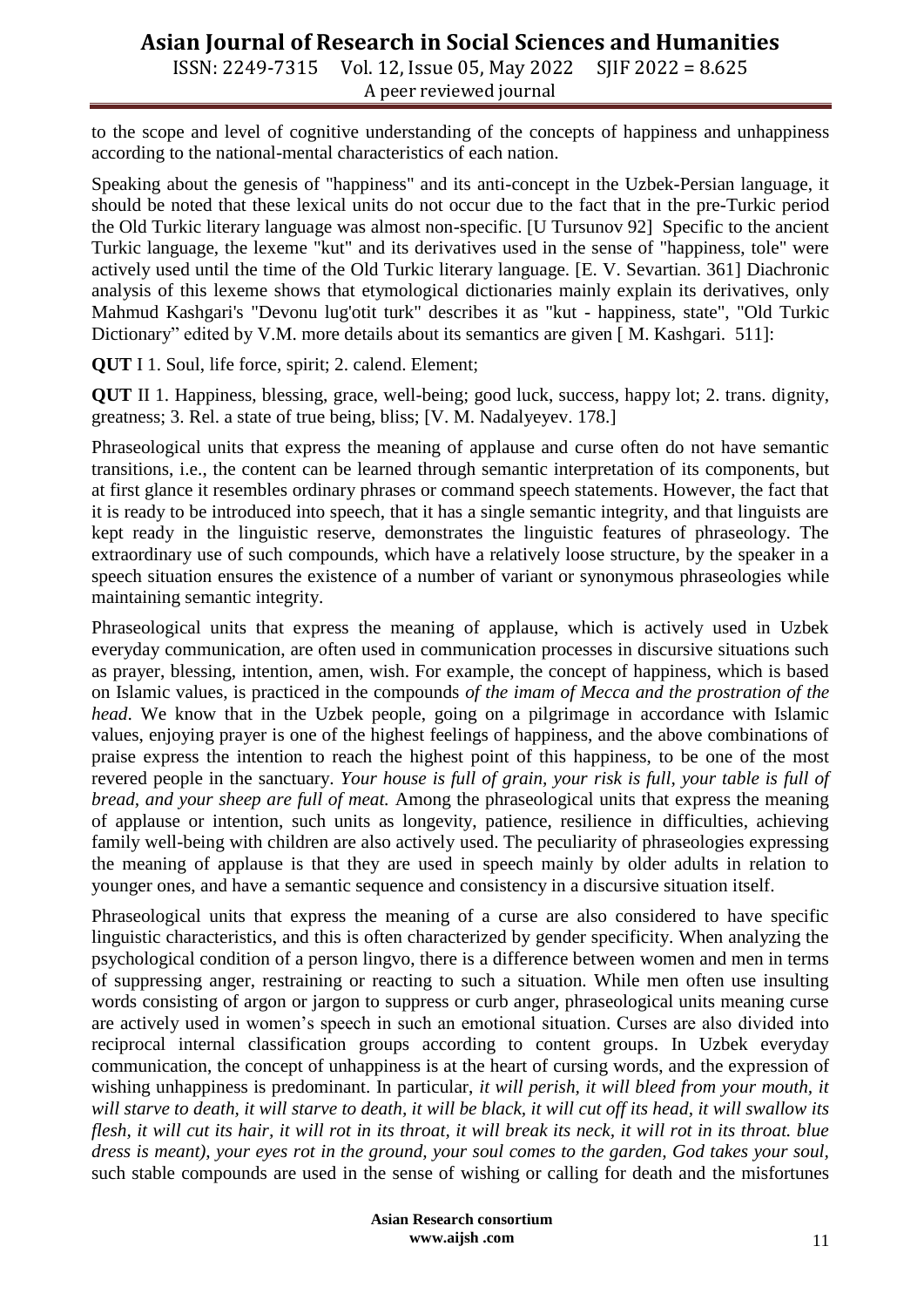ISSN: 2249-7315 Vol. 12, Issue 05, May 2022 SJIF 2022 = 8.625 A peer reviewed journal

associated with it, and this is the greatest unfortunate phenomenon. The second group of units representing the curse is related to a person's physical condition and in most cases represents the content of a physical disability wish. For example: *your neck is broken, your eyes are blind, your hands are broken, your tongue is sticking out, your limbs are broken, your eyes are flowing, your tongue is cut off, your tongue is bitten by a snake, a demon is bitten, a ghost is bitten, your hand is broken, milk is blinded, your face is broken, sleep under the jiida (there is a myth among the people that the mental and physical condition of a person sleeping under the bad tree deteriorates*).Another classification group of phraseological compounds in the sense of curse is associated with material objects and their damage. In the Uzbek ethnos, which has become accustomed to a relatively sedentary lifestyle, owning a home or shelter is an essential vital necessity, and in this sense, culturally, homelessness or deprivation is considered unfortunate. From this point of view, among the phraseological units in the sense of cursing, there are also stable compounds such as house-burning, house-burning, snake-eating, and homeless. When analyzing the national cultural features of the Uzbek people, we are convinced of the greatness and importance of the concept of the family in the way of life of this people. One of the concepts underlying the concept of family happiness is related to children. In this sense, for Uzbeks, being with children is a great happiness, while childlessness is one of the greatest misfortunes, and it is also reflected in the language units in the sense of cursing. For example: your child cries, your child dies and you are left childless, your cradle does not see a child, your child dies and so on. Among the curses of a religious content, the combination of namazing qaza bolgur, though a relatively ethically unruly curse, expresses the attitude of this people towards prayer.

In conclusion, it can be said that the phrases of applause and cursing, which are an integral part of linguocultural phraseology, reflect the way of life of the Uzbek people, the conceptual understanding of the world, the cognitive state of speech in one form or another. No matter how ethically wrong the use of swear words is, it is used in the daily communication process of every nation and performs a specific communicative function. From this point of view, accepting them as an integral part of the language, in particular, phraseology, as well as the study of linguistic and discursive features is one of the urgent tasks in the field of linguistics. Stable combinations in the sense of applause also provide an opportunity to convey the wishes and desires expressed by the speaker in the speech without losing their impressive and emotional color. A broader study of phrases in the sense of applause and curses, their gender, age, sociopragmatic and ethnolinguistic, lexical, semantic, functional, discursive features at the level of candidate's or doctoral work will help to reveal the linguistic and extralinguistic potential of language groups .

#### **REFERENCES**

- **1.** Ўзбектилинингизоҳлифразеологиклуғати. Ўқитувчи нашрѐти. Тошкент. 1978.
- **2.** Қошғарий М. Девону луғотит турк. Уч жилдли. 1-ж. Т.: Фан, 1960.– Б.80.
- **3.** Наделяев В. М. и др. Древнетюркский словарь. Ленинград: Наука, Ленинградское отделение, 1969. – С.471.
- **4.** СевортянЭ.В. Этимологический словарь тюркских языков: Общетюркские и межтюркские основы на гласные/ АН СССР.Ин-т языкознания. –М.:Наука,1974.-768с.; Этимологический словарь тюркских языков: Общетюркские и межтюркские основы на буквы ъКъ, ъҚъ / Авт. сл. статей Л. С. Левитская, А. В. Дыбо, В. И. Рассадин. – М., 1997;
- **5.** Сепир Э. Язык. Введение в изучение речи // Избранные труды по языкознанию и культурологи. –С 185.
- **6.** Телия В.Н. Русская фразеология. Семантический прагматический и лингвокультурологический аспекты. – М.: Языки русской культуры, 1996. – 284 с.